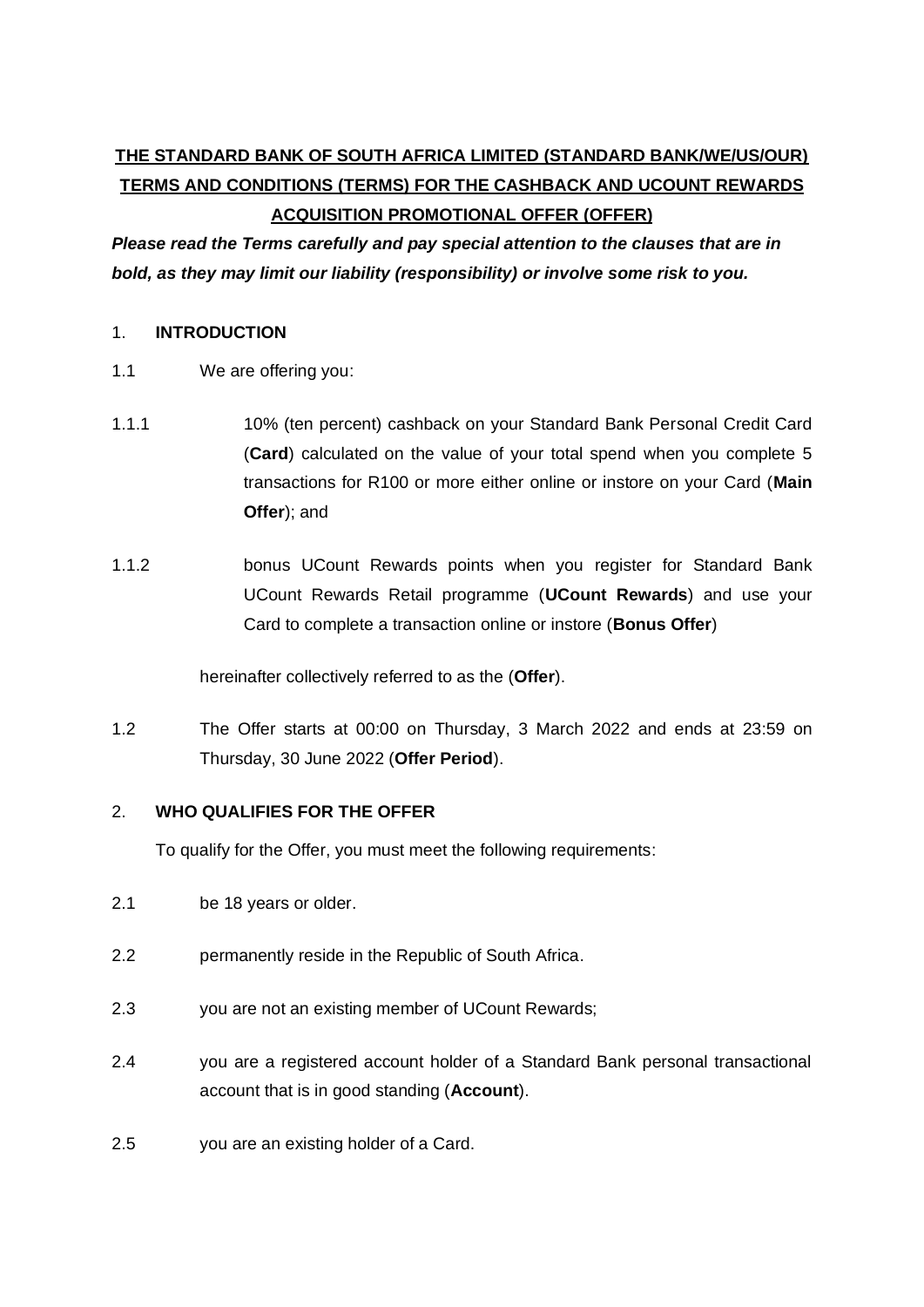2.6 you have received a communication from us about this Offer.

## 3. **HOW TO ACCEPT THE OFFER**

- 3.1 You must during the Offer Period:
- 3.1.1 complete 5 transactions online or instore on your Card between 3 March 2022 and 31 March 2022 to qualify for the Main Offer. The Main Offer will be calculated subject to a maximum spending cap of R100 for each transaction; and
- 3.1.2 successfully register as a member of UCount Rewards at any Standard Bank branch, on our website (www.standardbank.co.za), on the UCount Rewards in App platform through the Standard Bank Mobile App or via the Customer Contact Centre and use your Card to complete a monthly transaction online or instore between 1 April 2022 and 30 June 2022 to qualify for the Bonus Offer. The Bonus Offer will be calculated monthly on the value of your Card spend.
- 3.2 You must meet all of the qualifying criteria set by us from time to time in order to successfully qualify for this Offer.
- 3.3 You may only take up this Offer once during the Offer Period.

#### 4. **GENERAL**

- 4.1 We are the promoter of the Offer. Any reference to **we/us/our** includes our directors, sponsors, agents or consultants, where the context allows for it.
- 4.2 By participating in the Offer, you agree to be bound by:
- 4.2.1 these Terms;
- 4.2.2 the UCount Rewards terms and conditions; and
- 4.2.3 the Account terms and conditions; and
- 4.2.4 the Card terms and conditions.